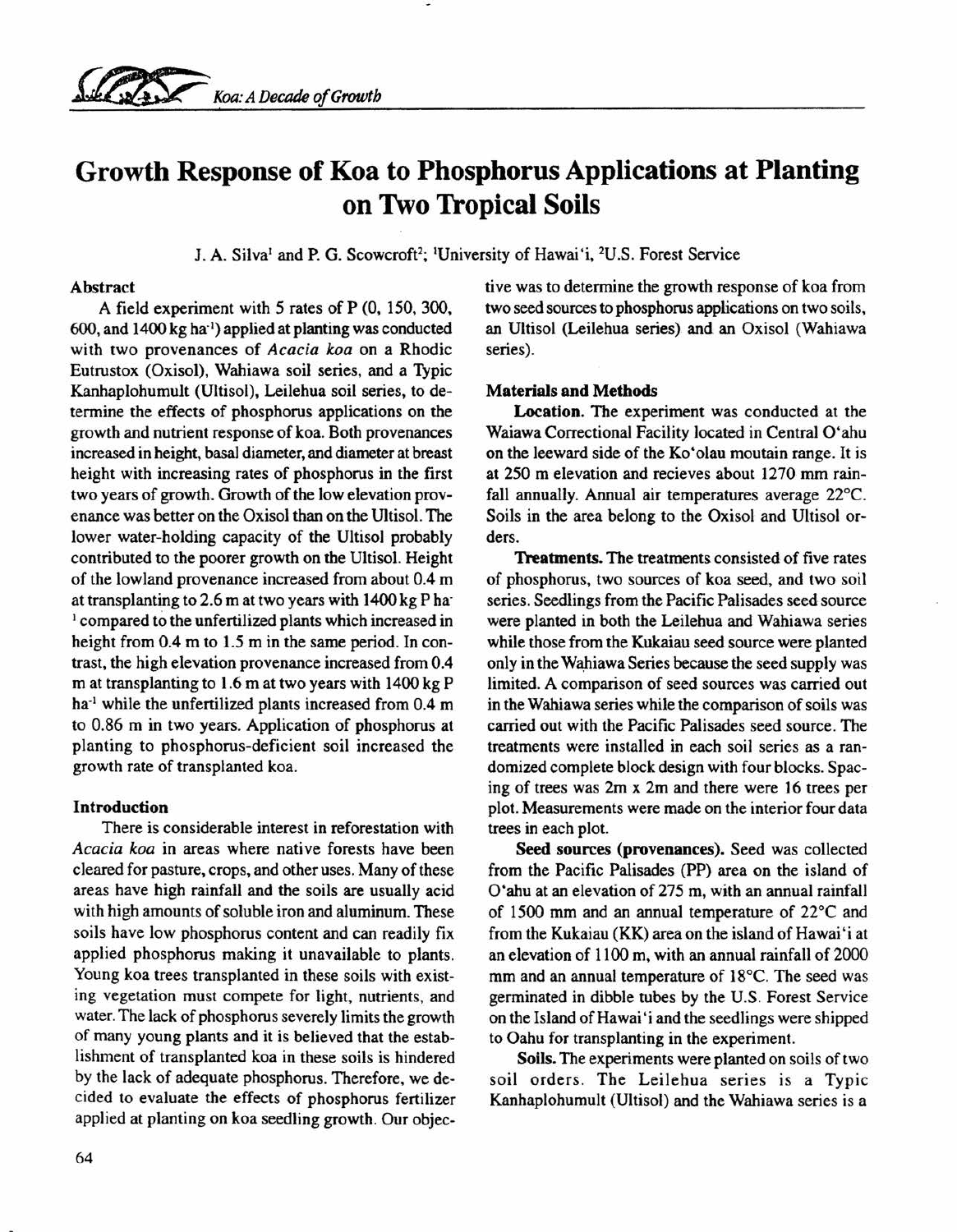| Characteristics                         | Leilehua | Wahiawa |
|-----------------------------------------|----------|---------|
| Avail. water (pct)                      | 8.0      | 16.0    |
| pH (water)                              | 4.8      | 5.0     |
| Organic C $(g \, kg^{-1})$              | 26.1     | 29.5    |
| Total $N$ (g kg <sup>-1</sup> )         | 2.3      | 2.5     |
| $Ca$ (cmol $kg^{-1}$ )                  | 0.4      | 1.8     |
| $Mg$ (cmol kg <sup>-1</sup> )           | 0.4      | 1.7     |
| $K$ (cmol kg <sup>-1</sup> )            | 0.2      | 1.2     |
| Extractable Al (cmol kg <sup>-1</sup> ) | 3.10     | 0.45    |
| Al Saturation (%)                       | 74.0     | 5.7     |
| P-Mod. Truog Ext. (mg kg-1)             | 6.7      | 10.0    |

Table 1. Analysis of soils. (0-30 cm depth)

Rhodic Eutrustox (Oxisol). The chemical characteristics of the soils are given in Table 1.

Phosphorus treatments. The five rates of phosphorus applied were 0, 150,300,600, and 1400 kg P ha'. The seedlings were transplanted on April 14-16, 1992 in the following manner. About half of the phosphorus, as triple superphosphate, was applied in the bottom of the planting hole, mixed with soil, then covered with a layer of soil. The seedling was positioned in the hole and about *3/4* of the hole filled with soil. The remaining phosphorus fertilizer was applied to the outer edge of the hole and the hole was filled with soil. No additional phosphorus or other fertilizer was applied to the trees.

Data collection. Plant height and stem diameter at 10 em above the ground were made monthly for the first 12 months after transplanting and then every four months for the second year. Diameter at breast height (1.4 m) was recorded as the trees grew.

#### Results and discussion

Both provenances exhibited a response to phosphorus at 24 months in the Wahiawa series (Fig. 1a); however, PP was significantly taller than KK. The response to P application was essentially linear at 24 months. The PP provenance grew more slowly on the Leilehua series than on the Wahiawa series. Similar response patterns were evident in the diameter at breast height (DBH) measurements (Fig. 1b). The high Al saturation (74%), generally lower fertility, and lower water holding capacity probably contributed to the slower growth of the PP provenance on the Leilehua series.

The rate of growth of the PP provenance on the Wahiawa series over the 24-month period reflected the · phosphorus treatments (Fig. 2a). The unfertilized trees grew 110 em in this period while the trees that received 1400 kg P ha' grew 220 em, The differences between the higher P rates became more apparent as the trees grew for 20 months or more. The growth trends were more evident in DBH and the trees that received 1400 kg P ha  $<sup>1</sup>$  at planting were growing at a very rapid rate in the last</sup> 8 months (Fig. 2b). It appears that at least  $300 \text{ kg} \, \text{P} \, \text{ha}^{-1}$ is required for reasonable growth of koa and growth is even better with higher P rates. It is interesting to reflect on the fact that the phosphorus fertilizer was applied 24 months earlier in the planting hole. At that time, the tree roots were concentrated in the soil volume of the planting hole, but as the trees grew, their roots extended far beyond the planting hole and extracted nutrients from a much larger soil volume. Apparently the applied phosphorus stimulated growth of the entire plant, including the roots, and made them more effective in extracting nutrients from the soil due to increased root length, root number, root volume, etc. The readily available supply of P in the P-deficient soil gave the trees a boost that kept them growing at an increasingly faster rate than those that received no P or smaller amounts of P at planting. Trees that received the higher amounts of P fertiilizer would have a better chance to survive in a forest than those given little or no P.This assumes competing plants would not have access to the P.

The growth rate of the KK provenance on the Wahiawa series (Fig. 2c) was much slower than that of the PP provenance. The unfertilized trees grew 40 cm in the 24-month period while the trees that received 1400  $kg P$  ha<sup>-1</sup> grew 120 cm in the same period. This is in marked contrast to the growth of the PP provenance mentioned above. The response to P application was minimal in the first year with the 150 and 300 kg Prates producing similar growth and the 600 and 1400 kg P ha <sup>1</sup> treatments having similar growth, but it was higher than that with the 150 and 300 P treatments. After the first year, the effects of the P rates became more evident, although they were not very large. The reduced growth rate of the KK provenance is strikingly evident in the DBH measurements that never exceed 1 cm (Fig. 2d). The decrease in DBH after 12 months is due to the death of the main stem and the growth of secondary stems that were smaller. In many plants the apical buds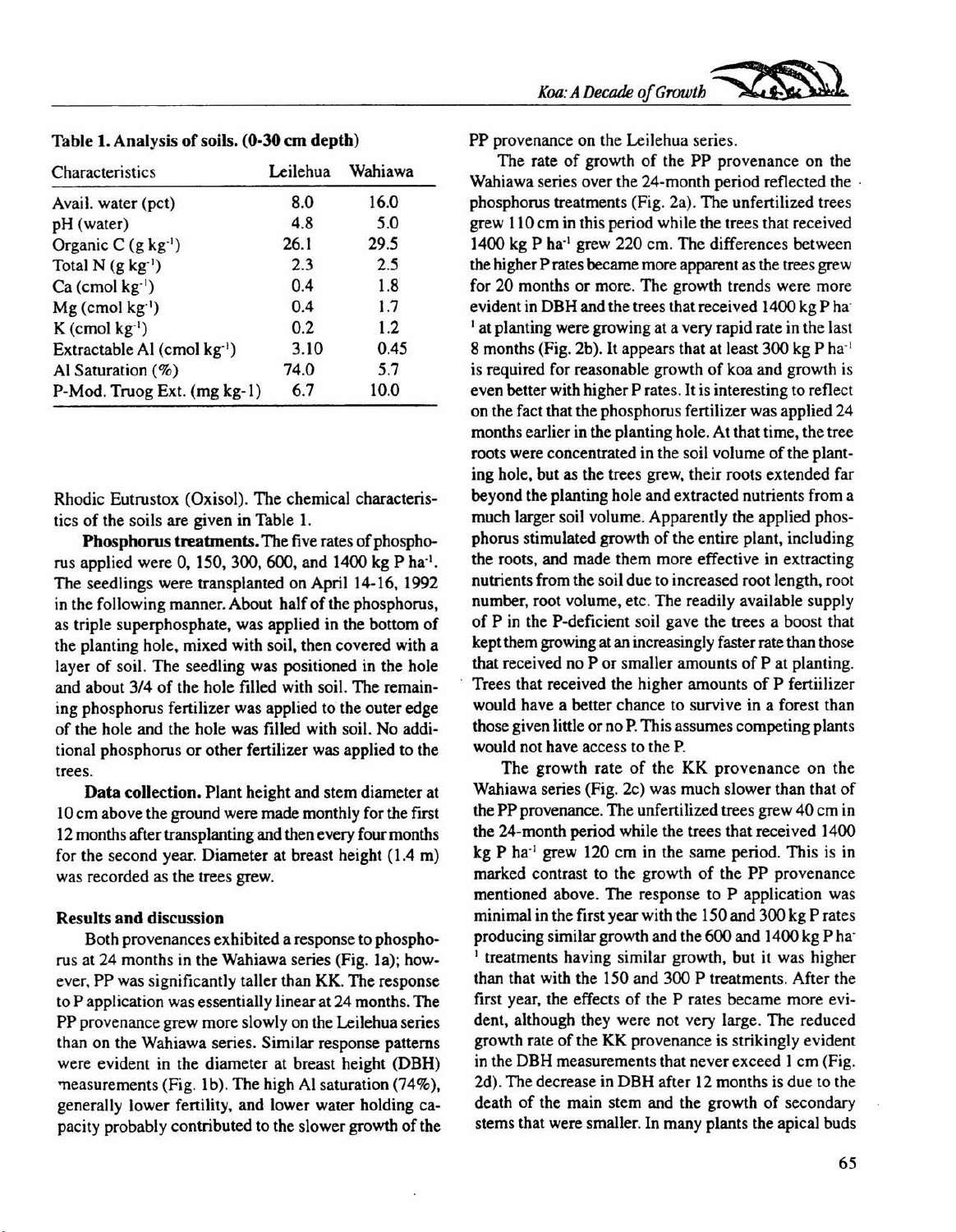# *~ Koa: A Decade of Growth*

Figure 1. The effect of five rates of phosphorus fertilization applied 'at time of planting on height and stem diameter at breast height of two provenances of 24-month-old *Acacia loa* planted in an Oxisol (Wahiawa soil series) and an U1tisol (Leilehua soil series).



Figure 2.Mean height and stem diameter at breast height growth of *Acacia koa* trees during the 24-month period following planting in an Oxisol (Wahiawa soil series) as a function of seed source and the rate of phosphorus applied at time of planting.



66